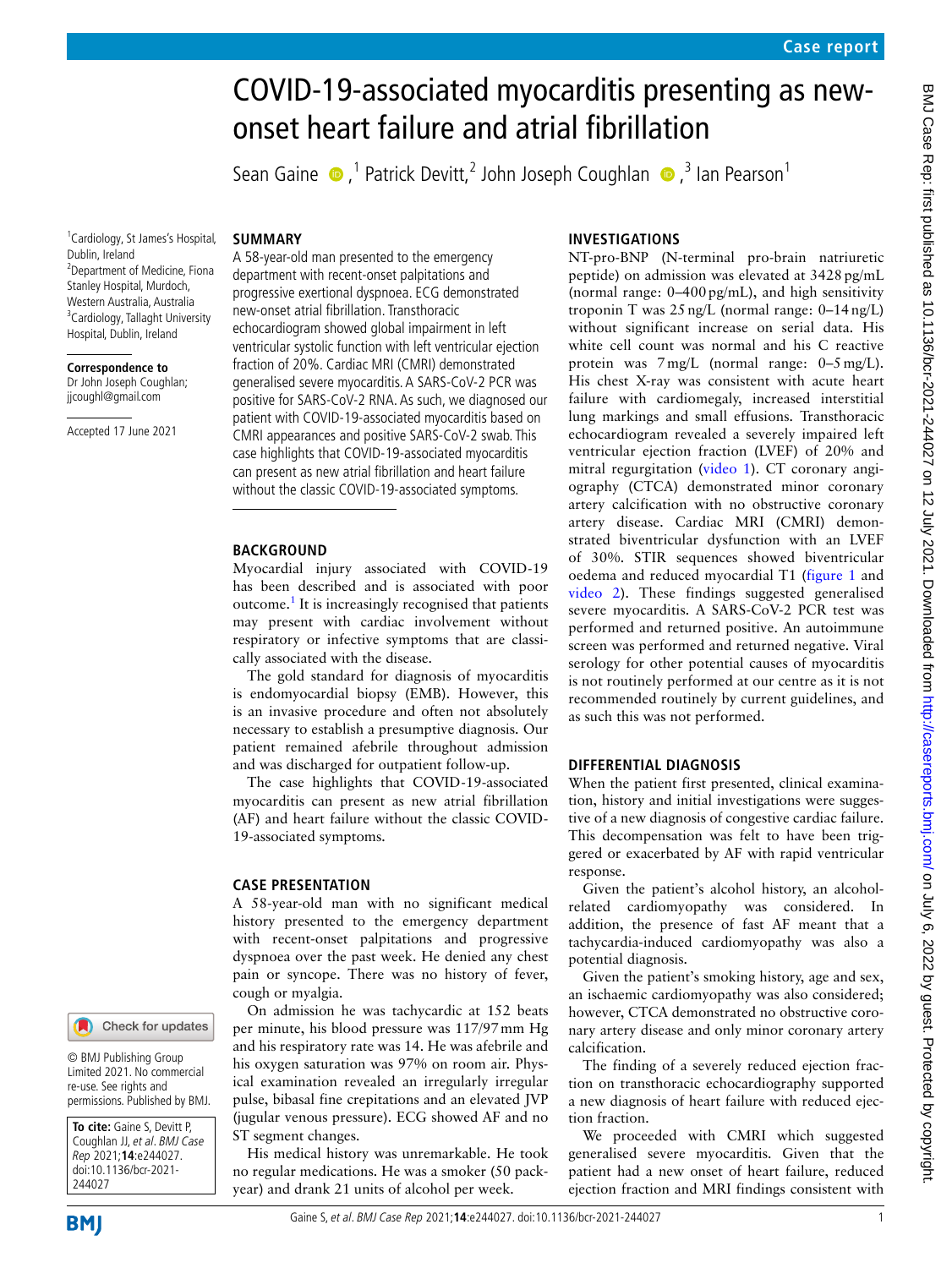

**Video 1** Apical 4 chamber view on transthoracic echocardiography demonstrating globally reduced left ventricular function and mitral regurgitation.

<span id="page-1-0"></span>myocarditis, we felt that a diagnosis of myocarditis was most likely in this case.

Given the COVID-19 pandemic and accumulating evidence linking SARS-CoV-2 to myocarditis, SARS-CoV-2 PCR was performed and was positive. We therefore diagnosed our patient with COVID-19-associated myocarditis.

EMB was not performed in this case due to cardiac catheterisation laboratory restrictions in place due to the COVID-19 pandemic. At our centre, we do not routinely perform EMB in all cases of myocarditis. Given we do not have biopsy evidence, it may be suggested that the SARS-CoV-2 positivity may have been incidental. While this is certainly possible, we felt this was less likely in this case.

#### **TREATMENT**

The patient was commenced on intravenous diuretics and ratecontrol agents. He was anticoagulated and was commenced on an ACE inhibitor and mineralocorticoid antagonist.

#### **OUTCOME AND FOLLOW-UP**

The patient remained afebrile throughout admission and was discharged for outpatient follow-up. We intend to perform

<span id="page-1-1"></span>

**Figure 1** Cardiac MRI T2 STIR image demonstrating diffuse oedema of both the right and left ventricles. The signal intensity ratio of the myocardium to skeletal muscle was 2.8, consistent with myocarditis.



**Video 2** Title of image: Cardiac MRI 4 Chamber Cine. Caption: 4 Chamber Cine demonstrating biventricular systolic dysfunction with global hypokinesia and a left ventricular ejection fraction of 30%

<span id="page-1-2"></span>repeat CMRI in 3 months, and he will be followed up at our outpatient clinic for optimisation of his heart failure medication regimen.

#### **DISCUSSION**

COVID-19 presenting with acute decompensated heart failure and evidence of myocarditis on CMRI in the absence of prominent respiratory symptoms has been previously described in case reports.<sup>[2](#page-2-1)</sup> Patients may present with cardiac involvement without manifesting the respiratory or infective symptoms that are classically associated with the disease. This case details a patient presenting with AF and acute decompensated heart failure who was subsequently found to have CMRI appearances consistent with myocarditis and a positive SARS-CoV-2 PCR. AF and atrial flutter as presenting features of COVID-19 have been previously described in case reports, but these cases were not associated with evidence of myocarditis or left ventricular dysfunction.<sup>23</sup> Several mechanisms have been proposed by which COVID-19 could result in arrhythmia. In the acute setting, direct viral injury to cardiac myocytes may result in disruption of the plasma membrane and aberrant conduction. Similarly, pericardial infection causing oedema or ischaemia from microvascular disease and endothelialitis may also result in arrhythmia. Activation of the sympathetic nervous system and hypoxaemia in patients with COVID-19 may also result in a proarrhythmic state. In a more chronic or healed myocarditis re-entrant arrhythmias due to myocardial scarring and proinflammatory cytokines such as interleukin 6 may also predispose to developing AF.[4](#page-2-2)

A recent meta-summary of CMRI-proven or EMB-proven coronavirus-induced myocarditis cases also describes several similar presentations.<sup>[5](#page-2-3)</sup> The Lake Louise CMRI criteria are used to establish the diagnosis of myocarditis in these cases.

EMB is the gold standard for diagnosis of myocarditis; however, it is an invasive procedure and often not necessary to reach a presumptive diagnosis. Nonetheless the SARS-CoV-2